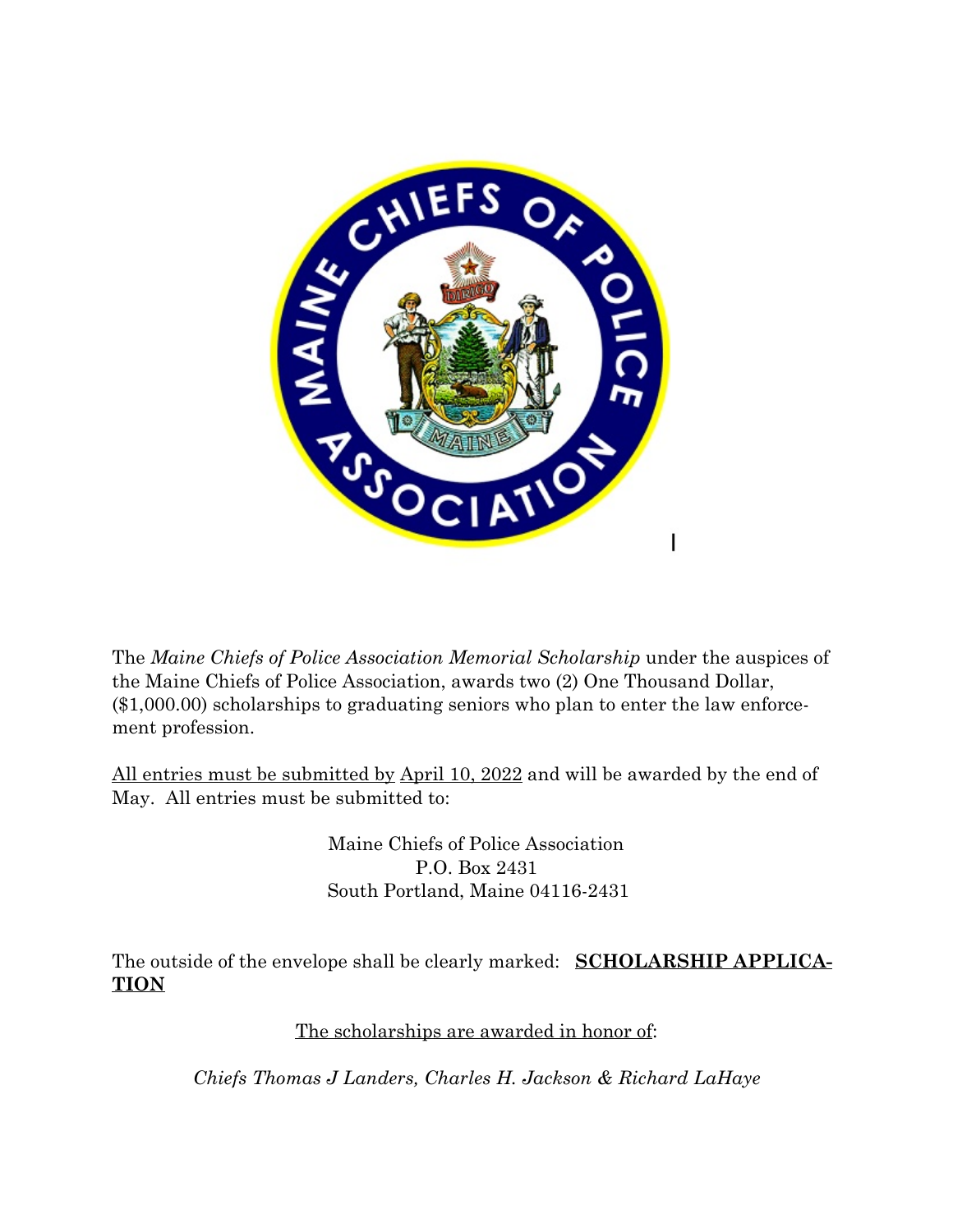# **Maine Chiefs of Police Memorial Scholarship**

#### THE PURPOSE OF THIS PROGRAM IS TO PROMOTE THE IDEAS AND CON-CEPTS OF A LAW ENFORCEMENT CAREER TO THE YOUTH OF OUR STATE BY AWARDING SCHOLARSHIPS TO DESERVING GRADUATING SENIORS.

The interest of the applicant and time of the committee are served best by orderly, concise and chronological presentation on paper of approximately  $8 \frac{1}{2} \times 11 \frac{1}{2}$  in a clear "binder" or cover. Bulky decorative covers are discouraged.

In addition to the Memorandum of Required Facts, which should be first in the submitted material, we suggest as essential details, the following, preferably in order:

- 1. A statement of not more than 300 words prepared by the applicant indicating what area of law enforcement you wish to pursue as a career and why you have made that choice.
- 2. The applicant's educations history from ninth grade to date of application, evidence by school certificates signed by proper authority showing the courses taken, the grades received in **numbers only** and not by credits of letter codes.
- 3. Three letters of recommendation covering character, personality and scholastic ability of the applicant. One from high school administrator, another from a member of the teaching staff and an employer if applicable. Each letter must be confined to only one side of an  $8\frac{1}{2}x$ " $11$ " page.
- 4. All areas of the application must be completed.

"*Maine Chiefs of Police Memorial Scholarship Award*" is for one year only. Upon receipt of notice of satisfactory completion of the first semester from a college official, the \$1,000.00 award will be forwarded to the college, university or place of higher education to establish credit for the student.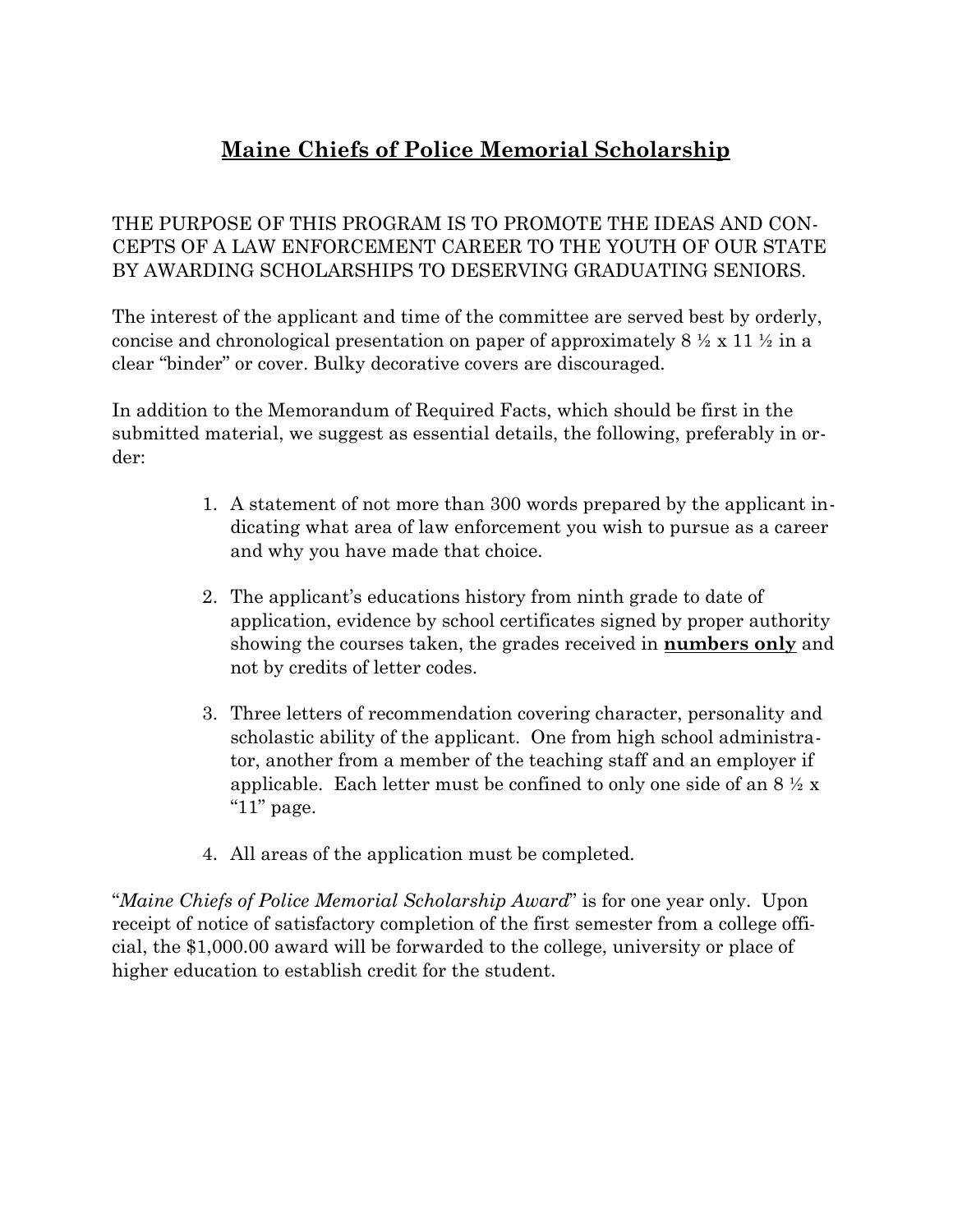#### **Maine Chiefs of Police Memorial Scholarship P.O. Box 2431 South Portland, ME -04116-2431**

#### **MEMORANDUM OF FACTS**

**Note: Typewritten applications are preferred over handwritten submissions. Applications must be signed in all indicated locations. Your complete application package must be received by your school guidance counselor.** 

| Schools ninth grade through twelfth grade, and dates attended:                                                        |
|-----------------------------------------------------------------------------------------------------------------------|
| <u> 1989 - Johann Stoff, deutscher Stoff, der Stoff, der Stoff, der Stoff, der Stoff, der Stoff, der Stoff, der S</u> |
|                                                                                                                       |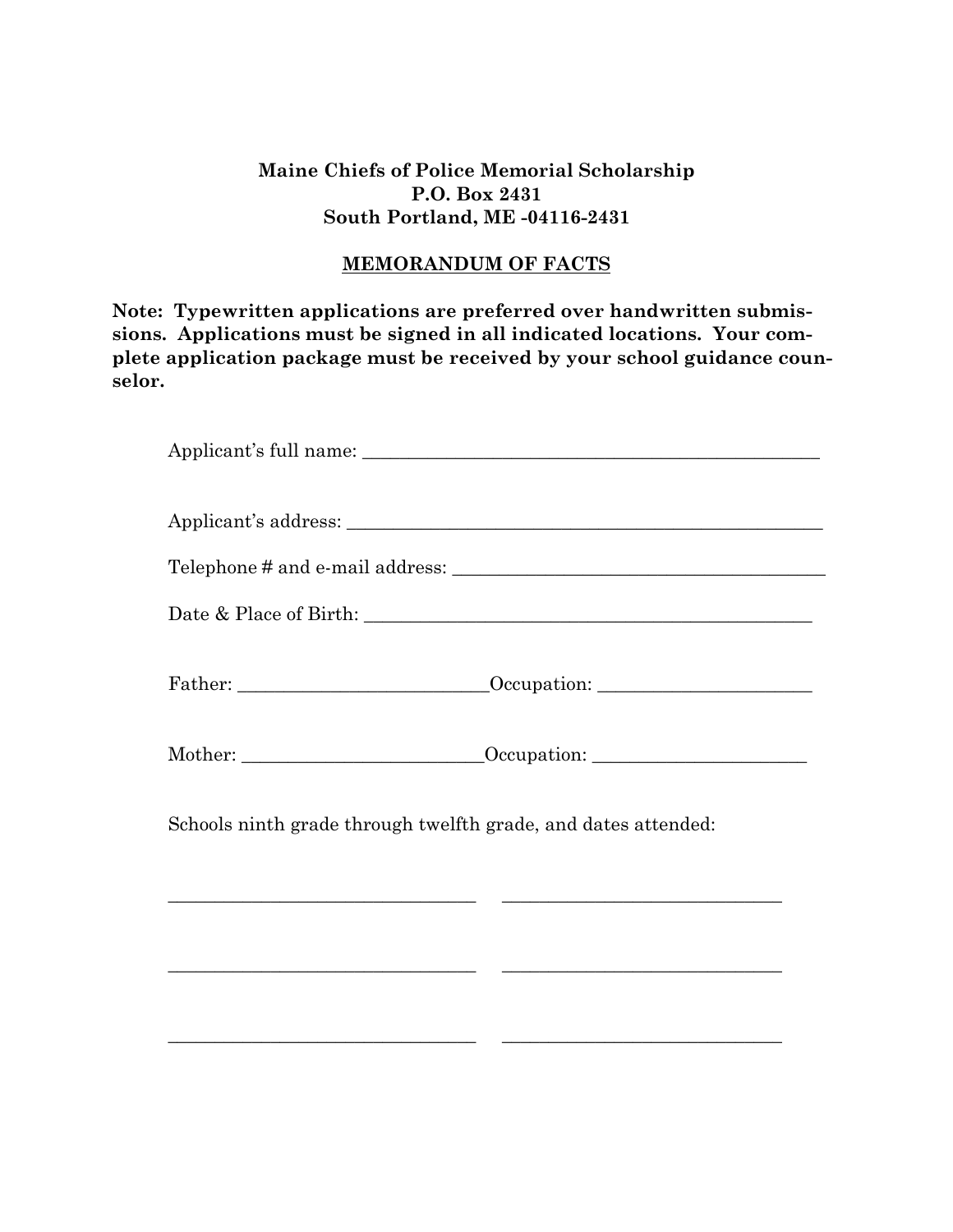| (Date)                                                    | (Signature of Student)                                                                                                     |
|-----------------------------------------------------------|----------------------------------------------------------------------------------------------------------------------------|
|                                                           | <b>Application for the Maine Chiefs of Police Memorial Scholarship</b>                                                     |
|                                                           |                                                                                                                            |
|                                                           |                                                                                                                            |
|                                                           |                                                                                                                            |
|                                                           |                                                                                                                            |
|                                                           |                                                                                                                            |
| <b>Amount Expected from Parents:</b>                      | $\frac{1}{2}$                                                                                                              |
| Applicant's Earnings:                                     | $\frac{1}{2}$                                                                                                              |
| Gifts Expected (Source):                                  | $\frac{1}{2}$                                                                                                              |
|                                                           |                                                                                                                            |
| Scholarships applied for and received<br>to date, if any: | $^{\circ}$                                                                                                                 |
|                                                           | \$<br><u> 1989 - Johann John Stein, mars ar yw y cynnwys y cynnwys y cynnwys y cynnwys y cynnwys y cynnwys y cynnwys y</u> |
|                                                           | \$                                                                                                                         |

Brothers and or sisters who are presently attending college: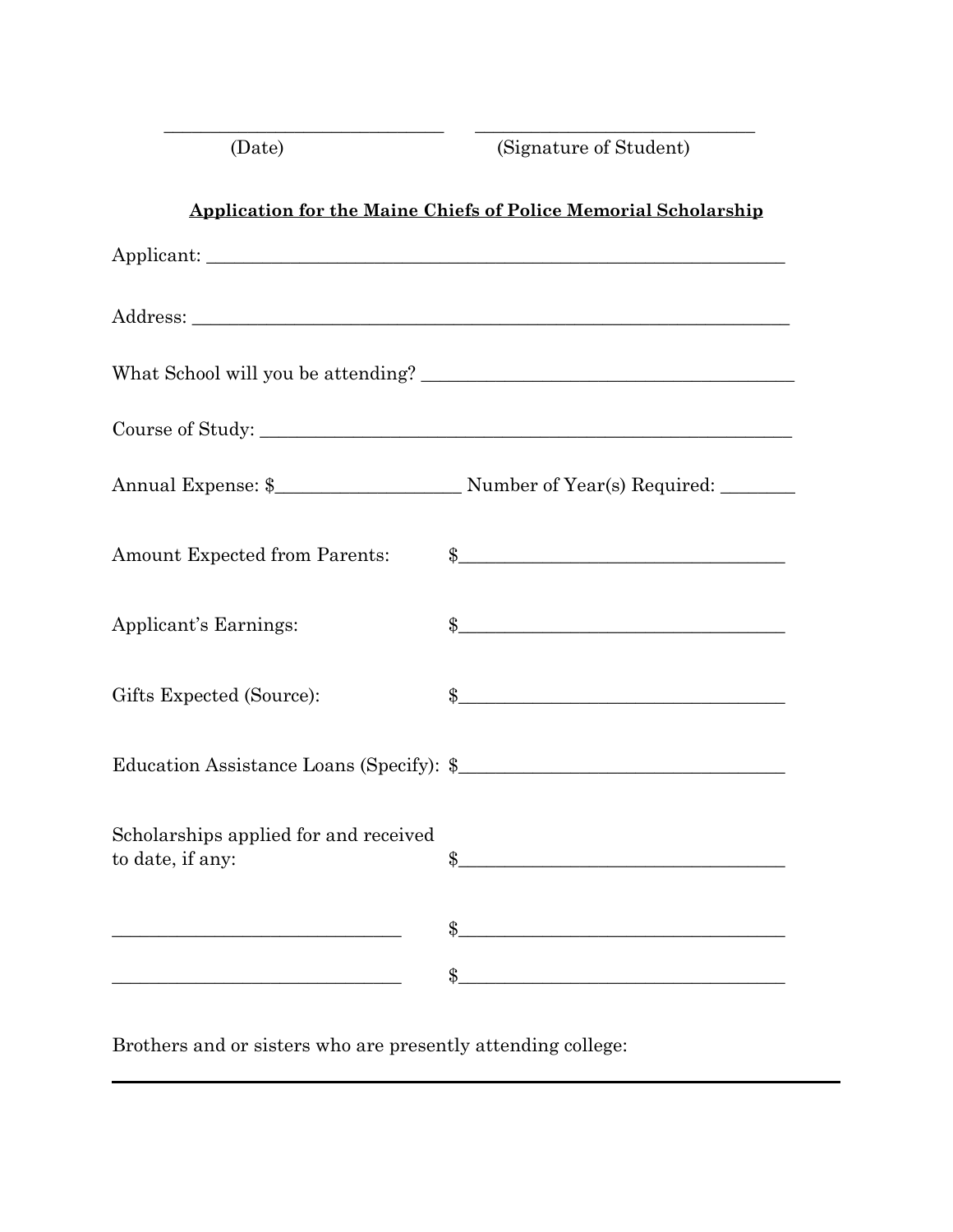Are either of your parents, members of the *Maine Chiefs of Police Association:* 

Yes No

Maine Chiefs of Police Memorial Scholarship

## **Scholastic**

Honors and Awards (State year and nature of honor or award)

Offices and Positions of Leadership (State name of organization and year)

Member of Organization Where No Office Was Held (State name of the organization and year)

(Example: School clubs, band and any other applicable groups and years participating. State only major activities)

### **Extra-Curricular (School Related**)

Honors and Awards (State year and nature of honor of award)

Offices and Positions of Leadership (State name of organization and year)